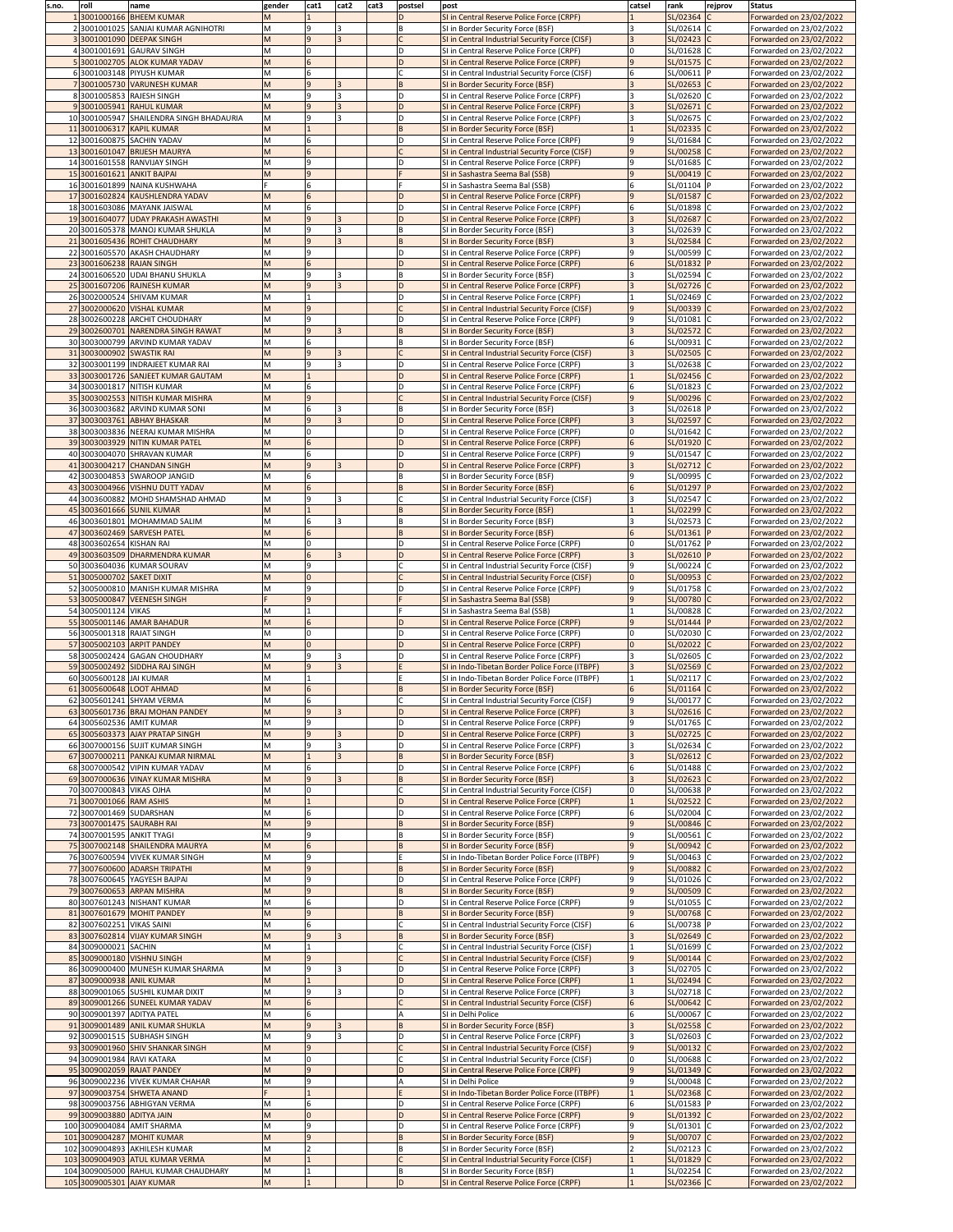|     | 106 3009005609 AMIT PRATAP                                                |            | 6                 |  | D            | SI in Central Reserve Police Force (CRPF)                                                        | SL/01085 C<br>Ι9                               | Forwarded on 23/02/2022                            |
|-----|---------------------------------------------------------------------------|------------|-------------------|--|--------------|--------------------------------------------------------------------------------------------------|------------------------------------------------|----------------------------------------------------|
|     | 107 3009005648 KESHAV KUMAR                                               |            |                   |  | D            | SI in Central Reserve Police Force (CRPF)                                                        | SL/01767 C                                     | Forwarded on 23/02/2022                            |
|     | 108 3009005928 ANKUSH YADAV<br>109 3009005938 VISHNU KUMAR SINGH          |            | 6<br>$\mathbf{q}$ |  |              | SI in Central Industrial Security Force (CISF)<br>SI in Central Reserve Police Force (CRPF)      | SL/00515 C<br>SL/02609 C                       | Forwarded on 23/02/2022<br>Forwarded on 23/02/2022 |
|     | 110 3009006248 YOGENDRA YADAV                                             |            |                   |  | D            | SI in Central Reserve Police Force (CRPF)                                                        | SL/01781                                       | Forwarded on 23/02/2022                            |
|     | 111 3009006653 DHANESH KUMAR MISHRA                                       | M          | l q               |  |              | SI in Central Reserve Police Force (CRPF)                                                        | SL/02651 C                                     | Forwarded on 23/02/2022                            |
|     | 112 3009007464 MANISH VERMA                                               |            |                   |  |              | SI in Indo-Tibetan Border Police Force (ITBPF)                                                   | SL/02142 C                                     | Forwarded on 23/02/2022                            |
|     | 113 3009007608 AMAR JEET MISHRA                                           |            |                   |  |              | SI in Central Reserve Police Force (CRPF)                                                        | SL/01635 C                                     | Forwarded on 23/02/2022                            |
|     | 114 3009007879 SHAILENDRA SINGH<br>115 3009008196 VAIBHAV MISHRA          |            | 9<br><b>9</b>     |  |              | SI in Central Industrial Security Force (CISF)<br>SI in Central Industrial Security Force (CISF) | SL/02396 C<br><b>9</b><br>SL/00284 C           | Forwarded on 23/02/2022<br>Forwarded on 23/02/2022 |
|     | 116 3009008245 UTTAM SAHU                                                 |            | 6                 |  | D            | SI in Central Reserve Police Force (CRPF)                                                        | SL/01690 P<br>9                                | Forwarded on 23/02/2022                            |
|     | 117 3009008621 UPENDRA SINGH                                              |            | $\mathbf{q}$      |  |              | SI in Border Security Force (BSF)                                                                | 9<br>SL/00584 C                                | Forwarded on 23/02/2022                            |
|     | 118 3009600434 MOHIT SINGH                                                |            |                   |  | IB.          | SI in Border Security Force (BSF)                                                                | SL/02255 C                                     | Forwarded on 23/02/2022                            |
|     | 119 3009601124 SURAJ SINGH NAGAR                                          |            | 6                 |  |              | SI in Central Reserve Police Force (CRPF)                                                        | SL/01396 C                                     | Forwarded on 23/02/2022                            |
| 121 | 120 3009601369 MOHAN UPADHAYAY<br>3009601555 PRADEEP KUMAR VERMA          |            | <b>9</b><br>6     |  | D            | SI in Central Industrial Security Force (CISF)<br>SI in Central Reserve Police Force (CRPF)      | SL/02481 C<br><b>9</b><br>SL/01764 C           | Forwarded on 23/02/2022<br>Forwarded on 23/02/2022 |
|     | 122 3009601633 NARENDRA CHAHAR                                            |            | q                 |  |              | SI in Central Reserve Police Force (CRPF)                                                        | SL/01605 C<br>q                                | Forwarded on 23/02/2022                            |
|     | 123 3009601697 ADITYA JADAUN                                              |            | l q               |  |              | SI in Border Security Force (BSF)                                                                | 9<br>SL/00523 C                                | Forwarded on 23/02/2022                            |
| 124 | 3009601834 KRISHNA VEER SINGH                                             |            | 9                 |  | B            | SI in Border Security Force (BSF)                                                                | SL/00486 C<br>q                                | Forwarded on 23/02/2022                            |
|     | 125 3009602125 ANURAG SARASWAT                                            |            | $\overline{9}$    |  |              | SI in Central Reserve Police Force (CRPF)                                                        | SL/01173 C                                     | Forwarded on 23/02/2022                            |
|     | 126 3009602202 KHUSHBU YADAV                                              |            |                   |  |              | SI in Delhi Police                                                                               | SL/00352 C                                     | Forwarded on 23/02/2022                            |
| 127 | 3009602513 MANISH KUMAR<br>128 3009603204 ANURAG YADAV                    |            |                   |  | D<br>D       | SI in Central Reserve Police Force (CRPF)<br>SI in Central Reserve Police Force (CRPF)           | SL/02370 C<br>SL/01892 C<br>6                  | Forwarded on 23/02/2022<br>Forwarded on 23/02/2022 |
|     | 129 3009603225 AKASH KUMAR                                                |            |                   |  |              | SI in Central Industrial Security Force (CISF)                                                   | SL/00702 C                                     | Forwarded on 23/02/2022                            |
|     | 130 3009603271 AKASH MAURYA                                               |            |                   |  |              | SI in Border Security Force (BSF)                                                                | SL/01367 C                                     | Forwarded on 23/02/2022                            |
|     | 131 3009603319 VINOD KUMAR                                                |            | <u>g</u>          |  | ΙB           | SI in Border Security Force (BSF)                                                                | SL/00557 C                                     | Forwarded on 23/02/2022                            |
|     | 132 3009603482 NITESH KUMAR TIWARI<br>133 3009604393 YOGENDRA SINGH       |            | l 9               |  | ID.          | SI in Central Reserve Police Force (CRPF)<br>SI in Central Reserve Police Force (CRPF)           | 0<br>SL/01862  P<br>SL/01757 C                 | Forwarded on 23/02/2022                            |
|     | 134 3009604444 VIKASH KUMAR                                               |            | q                 |  | B            | SI in Border Security Force (BSF)                                                                | SL/00697 C<br>۱q                               | Forwarded on 23/02/2022<br>Forwarded on 23/02/2022 |
|     | 135 3009604513 DHRUV KUMAR                                                |            | <b>9</b>          |  | ID.          | SI in Central Reserve Police Force (CRPF)                                                        | <b>9</b><br>SL/01476 C                         | Forwarded on 23/02/2022                            |
|     | 136 3009604567 SHIKHA KUMARI                                              |            |                   |  |              | SI in Delhi Police                                                                               | SL/00368 C                                     | Forwarded on 23/02/2022                            |
|     | 137 3009605118 AMBREESH SINGH CHAUHAN                                     |            |                   |  |              | SI in Central Reserve Police Force (CRPF)                                                        | SL/01612 C<br>9                                | Forwarded on 23/02/2022                            |
|     | 138 3009605445 DEEPAK KUMAR                                               | M          |                   |  | D            | SI in Central Reserve Police Force (CRPF)                                                        | SL/02446 C                                     | Forwarded on 23/02/2022                            |
|     | 139 3009605466 RAVINDRA DIVAKAR<br>140 3009605532 PREM KISHAN RAJ         |            |                   |  | D<br>D       | SI in Central Reserve Police Force (CRPF)<br>SI in Central Reserve Police Force (CRPF)           | SL/02508 C<br>SL/00775 C                       | Forwarded on 23/02/2022<br>Forwarded on 23/02/2022 |
| 141 | 3009605644 RAJ KUMAR                                                      |            |                   |  | D            | SI in Central Reserve Police Force (CRPF)                                                        | SL/02407 C                                     | Forwarded on 23/02/2022                            |
|     | 142 3009605826 JASWANT SINGH                                              | M          | 9                 |  |              | SI in Central Industrial Security Force (CISF)                                                   | SL/02503 C                                     | Forwarded on 23/02/2022                            |
|     | 143 3009606072 RAHUL YADAV                                                |            |                   |  | D            | SI in Central Reserve Police Force (CRPF)                                                        | SL/01872 P<br>6                                | Forwarded on 23/02/2022                            |
|     | 144 3009606109 NARENDRA SINGH CHAUHAN                                     |            | q                 |  | D            | SI in Central Reserve Police Force (CRPF)                                                        | SL/02719 C                                     | Forwarded on 23/02/2022                            |
|     | 145 3009606126 RAJESH KUMAR SINGH<br>146 3009606271 SUNIT KUMAR CHOUDHARY | M          | l 9<br>q          |  | D            | SI in Central Reserve Police Force (CRPF)<br>SI in Sashastra Seema Bal (SSB)                     | SL/02684 C<br>SL/02549  C                      | Forwarded on 23/02/2022<br>Forwarded on 23/02/2022 |
|     | 147 3009606385 SONIKA                                                     |            | 6                 |  |              | SI in Indo-Tibetan Border Police Force (ITBPF)                                                   | <u>g</u><br>SL/01106 C                         | Forwarded on 23/02/2022                            |
|     | 148 3009606769 RADHA KUMARI                                               |            | ۱q                |  |              | SI in Central Industrial Security Force (CISF)                                                   | 9<br>SL/00416 C                                | Forwarded on 23/02/2022                            |
|     | 149 3009607449 VIPEN KUMAR                                                |            |                   |  | ΙB.          | SI in Border Security Force (BSF)                                                                | SL/01360 P<br>6                                | Forwarded on 23/02/2022                            |
|     | 150 3010001621 SUSHIL YADAV                                               |            | 6                 |  | D            | SI in Central Reserve Police Force (CRPF)                                                        | SL/01536 C                                     | Forwarded on 23/02/2022                            |
|     | 151 3010002212 SANTOSH KUMAR<br>152 3010003131 SAURABH YADAV              |            |                   |  | ID.          | SI in Sashastra Seema Bal (SSB)<br>SI in Central Reserve Police Force (CRPF)                     | SL/00829<br>SL/01914 C<br>6                    | Forwarded on 23/02/2022                            |
|     | 153 3010004336 RAJAT KUMAR NIRALA                                         |            |                   |  |              | SI in Border Security Force (BSF)                                                                | SL/02266 C                                     | Forwarded on 23/02/2022<br>Forwarded on 23/02/2022 |
|     | 154 3010005328 RAVI CHAUHAN                                               |            |                   |  | D            | SI in Central Reserve Police Force (CRPF)                                                        | SL/02005 C                                     | Forwarded on 23/02/2022                            |
|     | 155 3010005528 ANKIT SAXENA                                               |            | 9                 |  | D            | SI in Central Reserve Police Force (CRPF)                                                        | SL/02579 C                                     | Forwarded on 23/02/2022                            |
|     | 156 3010005571 PRAMOD KUMAR SINGH                                         |            | q                 |  |              | SI in Central Industrial Security Force (CISF)                                                   | SL/02502 C                                     | Forwarded on 23/02/2022                            |
|     | 157 3010006576 AKASH MISHRA<br>158 3010006634 RAJNISH KUMAR YADAV         |            | 6                 |  |              | SI in Central Industrial Security Force (CISF)<br>SI in Central Industrial Security Force (CISF) | SL/00811 C<br>SL/00272 C<br>q                  | Forwarded on 23/02/2022                            |
|     | 159 3010006786 VIKASH KUMAR PANDEY                                        |            | $\mathbf{q}$      |  | D            | SI in Central Reserve Police Force (CRPF)                                                        | SL/02682 C                                     | Forwarded on 23/02/2022<br>Forwarded on 23/02/2022 |
|     | 160 3010600129 JITESH SINGH                                               |            |                   |  | ΙB           | SI in Border Security Force (BSF)                                                                | SL/02268 C                                     | Forwarded on 23/02/2022                            |
|     | 161 3010601377 RAVI NARAYAN MISHRA                                        |            | $\mathbf{q}$      |  |              | SI in Border Security Force (BSF)                                                                | SL/00848 C                                     | Forwarded on 23/02/2022                            |
|     | 162 3010601722 AKSHAY KUMAR MISHRA                                        | M          |                   |  | ΙB           | SI in Border Security Force (BSF)                                                                | SL/01264 C<br>l0                               | Forwarded on 23/02/2022                            |
|     | 163 3010602123 HUNNY KUMARI                                               |            | $\mathbf{q}$      |  | ΙB.          | SI in Border Security Force (BSF)                                                                | SL/01129 C<br>$\mathsf{q}$                     | Forwarded on 23/02/2022                            |
|     | 164 3010602481 SANJEEV KUMAR<br>165 3010602913 HAIDER ALI                 |            |                   |  | D            | SI in Central Reserve Police Force (CRPF)<br>SI in Central Reserve Police Force (CRPF)           | SL/02517 C<br>SL/01873 C<br>6                  | Forwarded on 23/02/2022<br>Forwarded on 23/02/2022 |
|     | 166 3010602939 AATISH RAZA                                                |            | 6                 |  | ID.          | SI in Central Reserve Police Force (CRPF)                                                        | SL/01864  P<br>6                               | Forwarded on 23/02/2022                            |
|     | 167 3010603626 AMAN SINGH                                                 |            | 9                 |  |              | SI in Delhi Police                                                                               | SL/00038 C                                     | Forwarded on 23/02/2022                            |
|     | 168 3010604596 RAHUL KUMAR                                                |            |                   |  |              | SI in Central Industrial Security Force (CISF)                                                   | SL/02064 C                                     | Forwarded on 23/02/2022                            |
|     | 169 3010605076 YOGESH KUMAR                                               |            |                   |  |              | SI in Central Reserve Police Force (CRPF)                                                        | SL/01910 P                                     | Forwarded on 23/02/2022                            |
|     | 170 3010605162 MUNENDER SINGH YADAV<br>171 3010605735 ASHUTOSH MISHRA     |            | 6<br>$\mathbf{q}$ |  |              | SI in Border Security Force (BSF)<br>SI in Border Security Force (BSF)                           | SL/02551 C<br>SL/00549 C<br>$\mathsf{q}$       | Forwarded on 23/02/2022<br>Forwarded on 23/02/2022 |
|     | 172 3010606334 SACHIN KUMAR MADDHESHIYA                                   | M          |                   |  | l B          | SI in Border Security Force (BSF)                                                                | SL/01108 C                                     | Forwarded on 23/02/2022                            |
|     | 173 3011000023 ASHOK KUMAR                                                |            | l q               |  |              | SI in Central Reserve Police Force (CRPF)                                                        | SL/02690 C                                     | Forwarded on 23/02/2022                            |
|     | 174 3011000354 SHIVAM                                                     |            |                   |  |              | SI in Central Industrial Security Force (CISF)                                                   | SL/02038 C                                     | Forwarded on 23/02/2022                            |
|     | 175 3011000824 NISHANT CHATTHA<br>176 3011000881 CHIRAG SINGH             |            |                   |  |              | SI in Central Industrial Security Force (CISF)                                                   | SL/00533 C                                     | Forwarded on 23/02/2022                            |
|     | 177 3011000906 ALOK SARASWAT                                              |            | $\mathbf{q}$      |  |              | SI in Central Reserve Police Force (CRPF)<br>SI in Central Industrial Security Force (CISF)      | SL/02066 P<br>SL/00329 C                       | Forwarded on 23/02/2022<br>Forwarded on 23/02/2022 |
|     | 178 3011001196 MOHIT KUMAR                                                |            |                   |  |              | SI in Central Reserve Police Force (CRPF)                                                        | SL/02393 C                                     | Forwarded on 23/02/2022                            |
|     | 179 3011001775 SHUBHAM CHAUDHARY                                          |            |                   |  |              | SI in Central Reserve Police Force (CRPF)                                                        | SL/00745 C                                     | Forwarded on 23/02/2022                            |
|     | 180 3011002413 VIKRANT RANA                                               |            |                   |  | D            | SI in Central Reserve Police Force (CRPF)                                                        | SL/01372 C<br>IO.                              |                                                    |
|     | 181 3011002536 MANISH KUMAR                                               |            |                   |  |              |                                                                                                  |                                                | Forwarded on 23/02/2022                            |
|     |                                                                           |            | $\mathbf{q}$      |  |              | SI in Central Industrial Security Force (CISF)                                                   | SL/02542 C                                     | Forwarded on 23/02/2022                            |
|     | 182 3011002581 SUMIT KUMAR<br>183 3011002683 AMIT KUMAR                   |            | l q               |  | ID.          | SI in Central Industrial Security Force (CISF)<br>SI in Central Reserve Police Force (CRPF)      | SL/02411 C<br>SL/02628 C                       | Forwarded on 23/02/2022<br>Forwarded on 23/02/2022 |
|     | 184 3011002701 SANDESH KUMAR                                              |            | 6                 |  |              | SI in Central Reserve Police Force (CRPF)                                                        | SL/02583 P                                     | Forwarded on 23/02/2022                            |
|     | 185 3011002720 VIKAS KUMAR                                                |            |                   |  |              | SI in Border Security Force (BSF)                                                                | SL/02630 C                                     | Forwarded on 23/02/2022                            |
|     | 186 3011002815 SUNIL KUMAR PANWAR                                         |            | ۱q                |  |              | SI in Central Industrial Security Force (CISF)                                                   | SL/02538 C                                     | Forwarded on 23/02/2022                            |
|     | 187 3011002852 MANOJ KUMAR                                                |            | 6<br>q            |  |              | SI in Central Reserve Police Force (CRPF)                                                        | SL/02668 P                                     | Forwarded on 23/02/2022                            |
|     | 188 3011002930 SUDHIR KUMAR<br>189 3011002953 DHANESH KUMAR               |            | l q               |  | D<br>D       | SI in Central Reserve Police Force (CRPF)<br>SI in Central Reserve Police Force (CRPF)           | SL/02661 C<br>SL/02626 C                       | Forwarded on 23/02/2022<br>Forwarded on 23/02/2022 |
|     | 190 3011002959 GAURAV KUMAR                                               |            | ۱q                |  | D            | SI in Central Reserve Police Force (CRPF)                                                        | SL/00602 C<br>Ρ.                               | Forwarded on 23/02/2022                            |
|     | 191 3011003463 MANEESH KUMAR                                              |            |                   |  | D            | SI in Central Reserve Police Force (CRPF)                                                        | SL/02078 P                                     | Forwarded on 23/02/2022                            |
|     | 192 3011003595 JAIINDRA SINGH                                             |            | q                 |  | D            | SI in Central Reserve Police Force (CRPF)                                                        | SL/02674 C                                     | Forwarded on 23/02/2022                            |
|     | 193 3011600125 BEERESH KUMAR                                              |            |                   |  |              | SI in Border Security Force (BSF)                                                                | SL/02617 C                                     | Forwarded on 23/02/2022                            |
|     | 194 3011600346 SHIVAM YADAV                                               |            | n                 |  |              | SI in Central Reserve Police Force (CRPF)                                                        | SL/01725 C                                     | Forwarded on 23/02/2022                            |
|     | 195 3011600442 ALKA CHANDRA<br>196 3011600486 HEMANT KUMAR                |            |                   |  |              | SI in Central Industrial Security Force (CISF)<br>SI in Central Reserve Police Force (CRPF)      | SL/01878 C<br>SL/02041 C                       | Forwarded on 23/02/2022<br>Forwarded on 23/02/2022 |
|     | 197 3011600654 RISHABH SHARMA                                             |            |                   |  | IB.          | SI in Border Security Force (BSF)                                                                | SL/01146 C                                     | Forwarded on 23/02/2022                            |
|     | 198 3011600748 GAURAV TOMAR                                               |            | q                 |  | <sup>B</sup> | SI in Border Security Force (BSF)                                                                | SL/00481 C                                     | Forwarded on 23/02/2022                            |
|     | 199 3011600839 LALIT KUMAR                                                |            |                   |  |              | SI in Central Reserve Police Force (CRPF)                                                        | SL/01572 C                                     | Forwarded on 23/02/2022                            |
|     | 200 3011601107 YOGESH KUMAR                                               | <b>IVI</b> |                   |  | B            | SI in Border Security Force (BSF)                                                                | SL/02079 C                                     | Forwarded on 23/02/2022                            |
|     | 201 3011601602 DAKSH MUNDAR<br>202 3011601676 SHARAD TYAGI                |            | q                 |  | D            | SI in Border Security Force (BSF)<br>SI in Central Reserve Police Force (CRPF)                   | SL/00916 C<br>Ι9<br>SL/01033 C                 | Forwarded on 23/02/2022<br>Forwarded on 23/02/2022 |
|     | 203 3011601681 KM JYOTI                                                   |            |                   |  | B            | SI in Border Security Force (BSF)                                                                | SL/02323 C                                     | Forwarded on 23/02/2022                            |
|     | 204 3011601695 PRADEEP KUMAR                                              | M          | 6                 |  | ID           | SI in Central Reserve Police Force (CRPF)                                                        | SL/02722 C                                     | Forwarded on 23/02/2022                            |
|     | 205 3011601823 ABHISHEK CHOUDHARY                                         |            | $\mathbf{q}$      |  | IB.          | SI in Border Security Force (BSF)                                                                | $\mathsf{q}$<br>SL/00985 C                     | Forwarded on 23/02/2022                            |
|     | 206 3011601946 SUMIT KUMAR<br>207 3011602170 RIVONCE HALDWANI             |            |                   |  | D<br>D       | SI in Central Reserve Police Force (CRPF)<br>SI in Central Reserve Police Force (CRPF)           | SL/02724 C                                     | Forwarded on 23/02/2022                            |
|     | 208 3011602472 MUNENDRA KUMAR                                             | M          | 6                 |  | IB.          | SI in Border Security Force (BSF)                                                                | SL/02484 C<br>SL/02571 P                       | Forwarded on 23/02/2022<br>Forwarded on 23/02/2022 |
|     | 209 3011602508 ABHIJEET SINGH                                             |            | $\overline{9}$    |  |              | SI in Delhi Police                                                                               | SL/00014 C<br>$\overline{9}$                   | Forwarded on 23/02/2022                            |
|     | 210 3011602711 UMAKANT SHARMA<br>211 3011602765 SACHIN KUMAR SHARMA       | M<br>M     | 9<br> 9           |  | D            | SI in Central Industrial Security Force (CISF)<br>SI in Central Reserve Police Force (CRPF)      | 9<br>SL/00119 C<br>$ 9\rangle$<br>$SL/01401$ C | Forwarded on 23/02/2022<br>Forwarded on 23/02/2022 |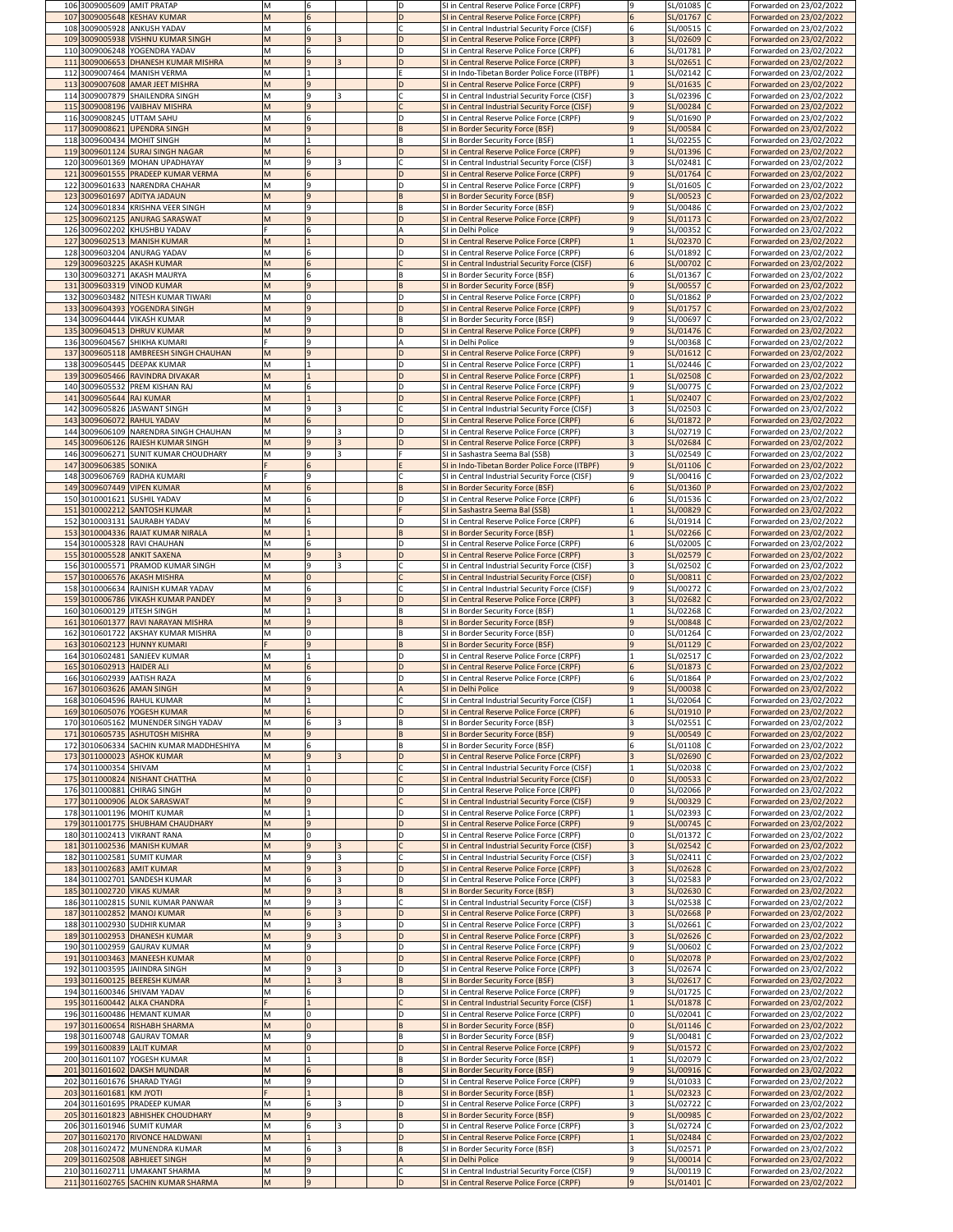| 212 3011602832 JAIDEV PARMAR                                                 | M      |                          |    | ID | SI in Central Reserve Police Force (CRPF)                                                   |   | SL/01646 C                | Forwarded on 23/02/2022                            |
|------------------------------------------------------------------------------|--------|--------------------------|----|----|---------------------------------------------------------------------------------------------|---|---------------------------|----------------------------------------------------|
| 213 3011603421 RAVIN KUMAR                                                   |        |                          |    |    | SI in Border Security Force (BSF)                                                           |   | SL/02345 C                | Forwarded on 23/02/2022                            |
| 214 3011603500 JITESH KUTIYAL                                                |        |                          |    | ID | SI in Central Reserve Police Force (CRPF)                                                   |   | SL/02326 C                | Forwarded on 23/02/2022                            |
| 215 3011603909 SHIVAM KASANA                                                 | M      |                          |    |    | SI in Central Reserve Police Force (CRPF)                                                   |   | SL/01748  P               | Forwarded on 23/02/2022                            |
| 216 3013000021 ANIL<br>217 3013000033 MUKESH CHAUHAN                         | M      | $\overline{\phantom{0}}$ |    |    | SI in Central Industrial Security Force (CISF)                                              |   | SL/02068 C                | Forwarded on 23/02/2022                            |
| 218 3013000268 GUNJAN YADAV                                                  | M<br>M | 6                        |    | ID | SI in Central Reserve Police Force (CRPF)                                                   |   | SL/02256 C                | Forwarded on 23/02/2022                            |
| 219 3013000381 KAMLESH KUMAR VAIS                                            | M      |                          |    |    | SI in Border Security Force (BSF)<br>SI in Border Security Force (BSF)                      |   | SL/01099 C<br>SL/02166 C  | Forwarded on 23/02/2022<br>Forwarded on 23/02/2022 |
| 220 3013000467 DHARMENDRA KUMAR                                              |        |                          |    | D  | SI in Central Reserve Police Force (CRPF)                                                   |   | SL/02377 C                | Forwarded on 23/02/2022                            |
| 221 3013000471 JAY RAM CHAURASIYA                                            | M      | 6                        |    |    | SI in Central Reserve Police Force (CRPF)                                                   |   | SL/02633 P                | Forwarded on 23/02/2022                            |
| 222 3013000643 SATYA PRAKASH SINGH                                           | M      |                          |    |    | SI in Central Reserve Police Force (CRPF)                                                   |   | SL/02321 C                | Forwarded on 23/02/2022                            |
| 223 3013000669 NOOR MOHAMMAD                                                 | M      | 6                        |    |    | SI in Central Reserve Police Force (CRPF)                                                   |   | SL/01911 C                | Forwarded on 23/02/2022                            |
| 224 3013000750 MASOOM RAZA                                                   | M      | 6                        |    |    | SI in Central Industrial Security Force (CISF)                                              |   | SL/00762 P                | Forwarded on 23/02/2022                            |
| 225 3013000874 ANIL KUMAR PATEL                                              |        | 6                        |    |    | SI in Central Reserve Police Force (CRPF)                                                   |   | SL/01694 C                | Forwarded on 23/02/2022                            |
| 226 3013001704 ANAND SINGH                                                   |        |                          |    |    | SI in Border Security Force (BSF)                                                           |   | SL/01112 C                | Forwarded on 23/02/2022                            |
| 227 3013001784 PRASHANT PANDEY                                               | M      | $\overline{0}$           |    |    | SI in Sashastra Seema Bal (SSB)                                                             |   | SL/01071 C                | Forwarded on 23/02/2022                            |
| 228 3013001894 RAHUL SINGH                                                   | M      | 9                        |    |    | SI in Border Security Force (BSF)                                                           |   | SL/00933 C                | Forwarded on 23/02/2022                            |
| 229 3013001912 MOHIT RAI                                                     | M      | $\overline{9}$           |    |    | SI in Border Security Force (BSF)                                                           |   | SL/00540 C                | Forwarded on 23/02/2022                            |
| 230 3013001942 DHARMENDRA KUMAR                                              | м      | 9                        |    |    | SI in Border Security Force (BSF)                                                           |   | SL/00905 C                | Forwarded on 23/02/2022                            |
| 231 3013001963 SHUBHAM TIWARI                                                |        | $\overline{9}$           |    |    | SI in Central Industrial Security Force (CISF)                                              |   | SL/00140 C                | Forwarded on 23/02/2022                            |
| 232 3013001971 MUKESH MISHRA                                                 | м      |                          |    |    | SI in Sashastra Seema Bal (SSB)                                                             |   | SL/01069 C                | Forwarded on 23/02/2022                            |
| 233 3013002135 ARPIT SRIVASTAVA                                              | M      | $\overline{9}$           |    |    | SI in Border Security Force (BSF)                                                           |   | SL/00771 C                | Forwarded on 23/02/2022                            |
| 234 3013002147 SAURABH SINGH                                                 | M      |                          |    | D  | SI in Central Reserve Police Force (CRPF)                                                   |   | SL/01554 C                | Forwarded on 23/02/2022                            |
| 235 3013002421 PRADEEP KUMAR                                                 | M      |                          |    |    | SI in Border Security Force (BSF)                                                           |   | SL/02309 C                | Forwarded on 23/02/2022                            |
| 236 3013002475 NAVNEET KUMAR                                                 | M      | 6                        |    |    | SI in Central Industrial Security Force (CISF)                                              |   | SL/00531 C                | Forwarded on 23/02/2022                            |
| 237 3013002482 SAMEER YADAV                                                  |        | 6                        |    |    | SI in Central Reserve Police Force (CRPF)                                                   |   | SL/00801                  | Forwarded on 23/02/2022                            |
| 238 3013002932 NAGESH YADAV                                                  | M      | 6                        |    |    | SI in Central Reserve Police Force (CRPF)                                                   |   | SL/01398 C                | Forwarded on 23/02/2022                            |
| 239 3013003121 AVINASH DUBEY                                                 | м      |                          |    |    | SI in Central Industrial Security Force (CISF)                                              |   | SL/00464 C                | Forwarded on 23/02/2022                            |
| 240 3013003602 ASHOK SINGH                                                   | M      | 6                        |    | D  | SI in Central Reserve Police Force (CRPF)                                                   |   | SL/01511 P                | Forwarded on 23/02/2022                            |
| 241 3013003893 NITIN KUMAR MISHRA                                            | M      | $\overline{0}$           |    |    | SI in Central Reserve Police Force (CRPF)                                                   |   | SL/01745 C                | Forwarded on 23/02/2022                            |
| 242 3013004095 MANALI SINGH                                                  |        |                          |    |    | SI in Central Industrial Security Force (CISF)                                              |   | SL/00837 C                | Forwarded on 23/02/2022                            |
| 243 3013004299 SHIVANI TRIPATHI                                              |        | $\overline{9}$           |    |    | SI in Central Reserve Police Force (CRPF)                                                   |   | SL/01472 C                | Forwarded on 23/02/2022                            |
| 244 3013004586 AMRISH KUMAR PATEL                                            |        |                          |    |    | SI in Central Reserve Police Force (CRPF)                                                   |   | SL/01414 P                | Forwarded on 23/02/2022                            |
| 245 3013006220 HEMENDRA KUMAR SINGH                                          | M      | <b>9</b>                 |    |    | SI in Central Industrial Security Force (CISF)                                              |   | SL/02218 C                | Forwarded on 23/02/2022                            |
| 246 3013006611 SAURABH YADAV<br>247 3013600232 SUSHANT KUMAR                 |        |                          |    |    | SI in Central Reserve Police Force (CRPF)                                                   |   | SL/01779 P<br>SL/01373 C  | Forwarded on 23/02/2022                            |
| 248 3013600452 AYUSH                                                         | M      | 6                        |    |    | SI in Central Industrial Security Force (CISF)<br>SI in Central Reserve Police Force (CRPF) |   | SL/01820 C                | Forwarded on 23/02/2022                            |
| 249 3013600453 KRIPANATH YADAV                                               |        | 6                        |    |    | SI in Central Reserve Police Force (CRPF)                                                   |   | SL/01858  P               | Forwarded on 23/02/2022<br>Forwarded on 23/02/2022 |
| 250 3013600561 BRIJBHUSHAN                                                   | M      |                          |    |    | SI in Central Reserve Police Force (CRPF)                                                   |   | SL/02480 C                | Forwarded on 23/02/2022                            |
| 251 3013600812 AMIT KUMAR YADAV                                              |        |                          |    | D  | SI in Central Reserve Police Force (CRPF)                                                   |   | SL/01870 C                | Forwarded on 23/02/2022                            |
| 252 3013600854 SATYENDRA YADAV                                               |        | 6                        |    |    | SI in Central Reserve Police Force (CRPF)                                                   |   | SL/01352 C                | Forwarded on 23/02/2022                            |
| 253 3013600883 AJAY KUMAR YADAV                                              | M      |                          |    |    | SI in Central Industrial Security Force (CISF)                                              |   | SL/00313 C                | Forwarded on 23/02/2022                            |
| 254 3013600894 SURESH KUMAR JAYASWAL                                         | M      | 6                        |    |    | SI in Central Reserve Police Force (CRPF)                                                   |   | SL/01808 P                | Forwarded on 23/02/2022                            |
| 255 3013600907 RISHI YADAV                                                   | M      | 6                        |    |    | SI in Border Security Force (BSF)                                                           |   | SL/00903 C                | Forwarded on 23/02/2022                            |
| 256 3013600996 BIPUL KUMAR MAURYA                                            |        | 6                        |    |    | SI in Central Reserve Police Force (CRPF)                                                   |   | SL/01614 C                | Forwarded on 23/02/2022                            |
| 257 3013602036 VIKAS SINGH                                                   |        | <b>9</b>                 |    |    | SI in Central Reserve Police Force (CRPF)                                                   |   | SL/00304 C                | Forwarded on 23/02/2022                            |
| 258 3013602084 ABHISHEK KUMAR DUBEY                                          | M      |                          |    |    | SI in Central Reserve Police Force (CRPF)                                                   |   | SL/01882 C                | Forwarded on 23/02/2022                            |
| 259 3013602108 AVINASH SINGH                                                 |        |                          |    |    | SI in Central Industrial Security Force (CISF)                                              |   | SL/00779 C                | Forwarded on 23/02/2022                            |
| 260 3013602146 SIDDHARTH SINGH BHADAURIA                                     | M      | 9                        |    |    | SI in Central Reserve Police Force (CRPF)                                                   |   | SL/01644 C                | Forwarded on 23/02/2022                            |
| 261 3013602647 ANKUR MAURYA                                                  | M      |                          |    |    | SI in Border Security Force (BSF)                                                           |   | SL/01150 P                | Forwarded on 23/02/2022                            |
| 262 3013602664 PUNEET RAO                                                    |        |                          |    |    | SI in Central Industrial Security Force (CISF)                                              |   | SL/01818 C                | Forwarded on 23/02/2022                            |
|                                                                              |        |                          |    |    |                                                                                             |   |                           |                                                    |
| 263 3013603038 SAURABH KUMAR SAROJ                                           | M      |                          |    |    | SI in Central Reserve Police Force (CRPF)                                                   |   | SL/02419 C                | Forwarded on 23/02/2022                            |
| 264 3013603049 ROHIT KUMAR                                                   | M      | 6                        |    |    | SI in Border Security Force (BSF)                                                           |   | SL/01004 P                | Forwarded on 23/02/2022                            |
| 265 3013604182 AMAN SINGH                                                    | M      | $\overline{9}$           |    |    | SI in Central Industrial Security Force (CISF)                                              |   | SL/00340 C                | Forwarded on 23/02/2022                            |
| 266 3013604511 AKHILESH KUMAR TIWARI                                         | M      |                          |    |    | SI in Central Reserve Police Force (CRPF)                                                   |   | SL/01415 C                | Forwarded on 23/02/2022                            |
| 267 3013604549 RAJ KUMAR MISHRA                                              | M      |                          |    |    | SI in Central Reserve Police Force (CRPF)                                                   |   | SL/01841 C                | Forwarded on 23/02/2022                            |
| 268 3013604797 ARUN KUMAR                                                    |        | 6                        | 3  | D  | SI in Central Reserve Police Force (CRPF)                                                   |   | SL/02717  P               | Forwarded on 23/02/2022                            |
| 269 3013605070 AMIT GUPTA                                                    |        | 6                        |    |    | SI in Central Industrial Security Force (CISF)                                              |   | SL/02453 P                | Forwarded on 23/02/2022                            |
| 270 3013605551 RAKESH KUMAR BIND                                             | M      |                          |    |    | SI in Central Industrial Security Force (CISF)                                              |   | SL/00405 C                | Forwarded on 23/02/2022                            |
| 271 3013605928 VISHWASH KUMAR DUBEY                                          | M      |                          |    |    | SI in Central Reserve Police Force (CRPF)                                                   |   | SL/01847 C                | Forwarded on 23/02/2022                            |
| 272 3013606103 SHIWAM SINGH                                                  | M      | 9                        |    |    | SI in Central Industrial Security Force (CISF)                                              |   | SL/00349 C                | Forwarded on 23/02/2022                            |
| 273 3013606226 SHUBHAM SINGH                                                 |        | <b>9</b>                 |    |    | SI in Central Reserve Police Force (CRPF)                                                   |   | SL/01659 C                | Forwarded on 23/02/2022                            |
| 274 3013606265 HIMANSHU TIWARI                                               |        |                          |    |    | SI in Central Reserve Police Force (CRPF)                                                   |   | SL/01407 C                | Forwarded on 23/02/2022                            |
| 275 3013606670 RANVEER SINGH                                                 |        | 9                        | 13 |    | SI in Border Security Force (BSF)                                                           |   | SL/02613 C                | Forwarded on 23/02/2022                            |
| 276 3016000366 MOHIT KUMAR                                                   | M      |                          |    |    | SI in Central Reserve Police Force (CRPF)                                                   |   | SL/02678 C                | Forwarded on 23/02/2022                            |
| 277 3016000667 VIPUL KUMAR<br>278 3016000874 CHITRAVEER ATRISH               | M      | 6<br>9                   |    |    | SI in Central Industrial Security Force (CISF)                                              |   | SL/00437  P<br>SL/00511 C | Forwarded on 23/02/2022                            |
|                                                                              | M      |                          |    |    | SI in Border Security Force (BSF)<br>SI in Central Reserve Police Force (CRPF)              |   | SL/02457 C                | Forwarded on 23/02/2022<br>Forwarded on 23/02/2022 |
| 279 3016000962 HIMANSHU KUMAR GAUTAM<br>280 3016001034 RAVI KUMAR            | М      |                          |    |    | SI in Border Security Force (BSF)                                                           |   | SL/02338 C                | Forwarded on 23/02/2022                            |
| 281 3016001150 AJAY SINGH RAWAT                                              | M      |                          |    |    | SI in Central Industrial Security Force (CISF)                                              |   | SL/00657 C                | Forwarded on 23/02/2022                            |
| 282 3016600543 OMVEER SINGH                                                  |        |                          |    | D  | SI in Central Reserve Police Force (CRPF)                                                   |   | SL/02212 C                | Forwarded on 23/02/2022                            |
| 283 3016600978 SAURABH KUMAR                                                 | м      |                          |    |    | SI in Central Reserve Police Force (CRPF)                                                   |   | SL/02360 C                | Forwarded on 23/02/2022                            |
| 284 3016601017 NITIN KUMAR                                                   | M      |                          |    |    | SI in Central Industrial Security Force (CISF)                                              |   | SL/01093 C                | Forwarded on 23/02/2022                            |
| 285 3016601229 GAJENDRA KUMAR                                                |        | $\overline{9}$           |    |    | SI in Central Industrial Security Force (CISF)                                              |   | SL/00225 C                | Forwarded on 23/02/2022                            |
| 286 3016601263 ASHISH PANWAR                                                 | M      | l 9                      |    |    | SI in Central Reserve Police Force (CRPF)                                                   |   | SL/01717 C                | Forwarded on 23/02/2022                            |
| 287 3201000112 GAUTAM KUMAR                                                  | M      | $\overline{9}$           |    |    | SI in Central Reserve Police Force (CRPF)                                                   |   | SL/01761 C                | Forwarded on 23/02/2022                            |
| 288 3201000402 PRADEEP KUMAR                                                 | M      | 6                        |    |    | SI in Central Reserve Police Force (CRPF)                                                   |   | SL/02600 C                | Forwarded on 23/02/2022                            |
| 289 3201000428 CHANDAN KUMAR                                                 | M      | $\Omega$                 |    |    | SI in Border Security Force (BSF)                                                           |   | SL/02659 C                | Forwarded on 23/02/2022                            |
| 290 3201000438 AASHIS KUMAR                                                  | M      |                          |    |    | SI in Central Reserve Police Force (CRPF)                                                   |   | SL/02098 P                | Forwarded on 23/02/2022                            |
| 291 3201000851 JYOTI KUMARI                                                  |        | 6                        |    |    | SI in Border Security Force (BSF)                                                           |   | SL/01430  P               | Forwarded on 23/02/2022                            |
| 292 3201001166 KISHAN KUMAR                                                  | M      | 9                        |    |    | SI in Border Security Force (BSF)                                                           |   | SL/00813 C                | Forwarded on 23/02/2022                            |
| 293 3201001452 PIKUL KUMAR                                                   | м      | 6                        |    |    | SI in Central Reserve Police Force (CRPF)                                                   |   | SL/01861 P                | Forwarded on 23/02/2022                            |
| 294 3201600108 ANAND KUMAR                                                   | M      |                          |    |    | SI in Central Reserve Police Force (CRPF)                                                   |   | SL/02400 C                | Forwarded on 23/02/2022                            |
| 295 3201600380 RAHUL SINHA                                                   | м      |                          |    |    | SI in Central Industrial Security Force (CISF)                                              |   | SL/00364 C                | Forwarded on 23/02/2022                            |
| 296 3201600579 JAY WARADHAN                                                  | M      | 6                        |    |    | SI in Central Reserve Police Force (CRPF)                                                   |   | SL/01497 P                | Forwarded on 23/02/2022                            |
| 297 3201600609 GAURAV KUMAR                                                  | M      | 6                        |    |    | SI in Central Reserve Police Force (CRPF)                                                   |   | SL/01968 C                | Forwarded on 23/02/2022                            |
| 298 3201600932 SUBHASH KISKU                                                 |        |                          |    |    | SI in Central Industrial Security Force (CISF)                                              |   | SL/01853 C                | Forwarded on 23/02/2022                            |
| 299 3201600974 ANAND PRAKASH DUBEY                                           | M      |                          |    | D  | SI in Central Reserve Police Force (CRPF)                                                   |   | SL/01474 C                | Forwarded on 23/02/2022                            |
| 300 3201601095 SURAJ KUMAR SINGH                                             |        | 6                        |    |    | SI in Border Security Force (BSF)                                                           |   | SL/01195 C                | Forwarded on 23/02/2022                            |
| 301 3201601398 NEERAJ KUMAR                                                  | м      |                          |    |    | SI in Central Reserve Police Force (CRPF)                                                   |   | SL/02490 C                | Forwarded on 23/02/2022                            |
| 302 3201601560 ABHISHEK KUMAR                                                | M      | <b>9</b>                 |    |    | SI in Border Security Force (BSF)                                                           |   | SL/02179 C                | Forwarded on 23/02/2022                            |
| 303 3205000140 BACHA KUMAR GIRI                                              | M      |                          |    | D  | SI in Border Security Force (BSF)                                                           |   | SL/02640 C                | Forwarded on 23/02/2022                            |
| 304 3205000211 JOSHI KUMAR                                                   | M      | $\overline{9}$           | I٩ |    | SI in Central Reserve Police Force (CRPF)                                                   |   | SL/02451 C                | Forwarded on 23/02/2022                            |
| 305 3205000384 ASHUTOSH RANJAN                                               |        |                          |    |    | SI in Border Security Force (BSF)                                                           |   | SL/02658 C                | Forwarded on 23/02/2022                            |
| 306 3205000883 KUNDAN KUMAR CHOUDHARY<br>307 3205000907 ABHISHEK KUMAR SINGH | M<br>M |                          |    |    | SI in Central Reserve Police Force (CRPF)<br>SI in Central Reserve Police Force (CRPF)      |   | SL/01999 C<br>SL/02059 C  | Forwarded on 23/02/2022<br>Forwarded on 23/02/2022 |
| 308 3205000926 ANKITA KUMARI                                                 |        | $\Omega$                 |    |    | SI in Delhi Police                                                                          |   | SL/00277 C                | Forwarded on 23/02/2022                            |
| 309 3205001027 ASHISH RANJAN SINGH                                           | м      | $\overline{0}$           |    |    | SI in Central Reserve Police Force (CRPF)                                                   |   | $SL/01344$ C              | Forwarded on 23/02/2022                            |
| 310 3205001051 ANISH KUMAR                                                   | М      | 9                        |    |    | SI in Central Industrial Security Force (CISF)                                              |   | SL/00311 C                | Forwarded on 23/02/2022                            |
| 311 3205001391 AMIT KUMAR GUPTA                                              | M      | 6                        |    |    | SI in Central Industrial Security Force (CISF)                                              |   | SL/00111 C                | Forwarded on 23/02/2022                            |
| 312 3205001750 NITESH KUMAR                                                  | M      | 6                        |    |    | SI in Border Security Force (BSF)                                                           | 6 | SL/01185 C                | Forwarded on 23/02/2022                            |
| 313 3205001900 MANJAY KUMAR                                                  | M      | 9                        |    | D  | SI in Central Reserve Police Force (CRPF)                                                   |   | SL/01203 C                | Forwarded on 23/02/2022                            |
| 314 3205002176 SONI PRIYA                                                    |        | 9                        |    |    | SI in Sashastra Seema Bal (SSB)                                                             |   | SL/00917 C                | Forwarded on 23/02/2022                            |
| 315 3205002368 PIYUSH KUMAR                                                  | M      | 6                        |    |    | SI in Central Reserve Police Force (CRPF)                                                   |   | SL/01534 C                | Forwarded on 23/02/2022                            |
| 316 3205002370 JITENDRA PRASAD                                               | M      | 6                        | 13 | ID | SI in Central Reserve Police Force (CRPF)                                                   |   | SL/02582 C                | Forwarded on 23/02/2022                            |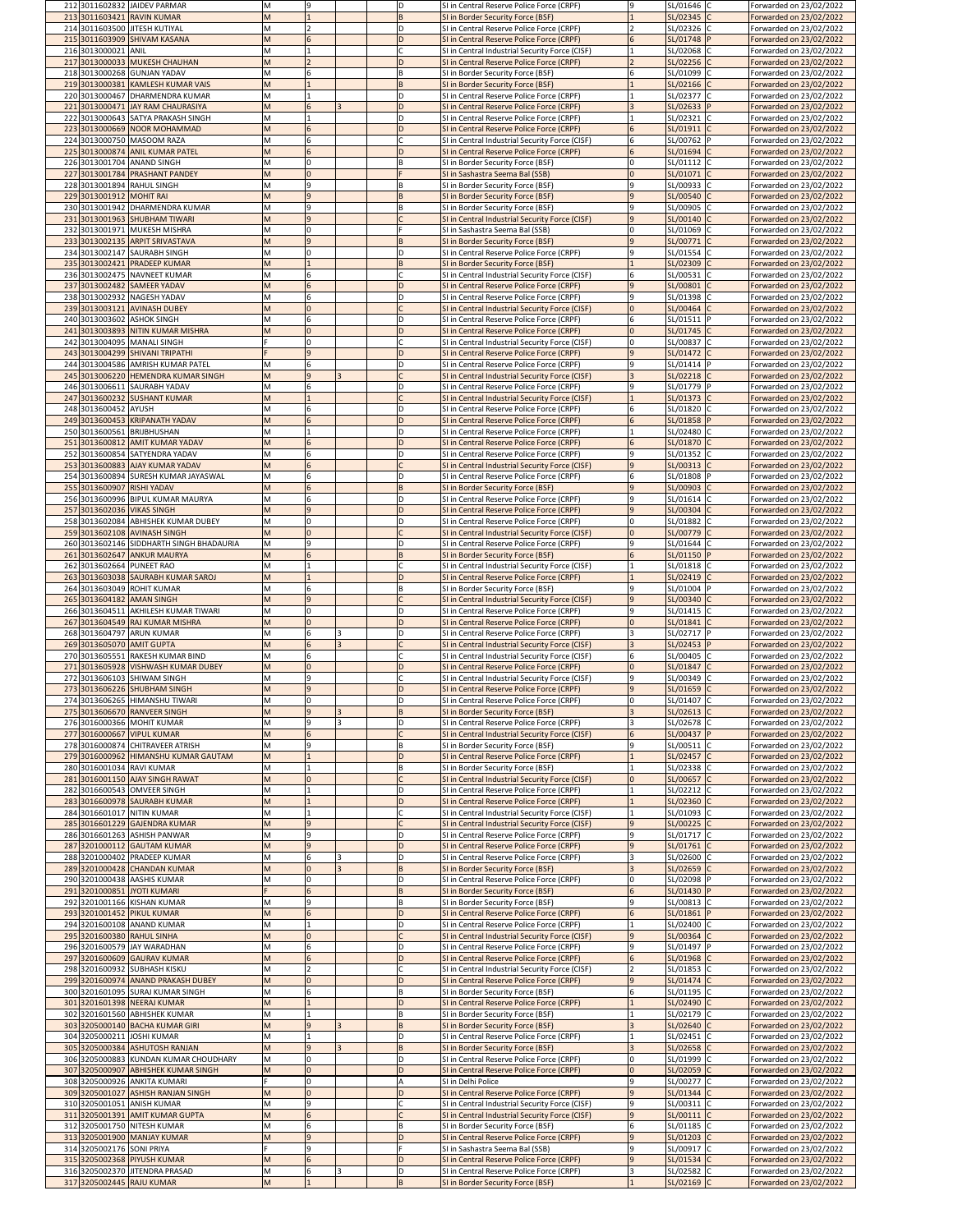|     |                          | 318 3205002589 MASUM ALI                                            |            |                 |  | ID.     | SI in Central Reserve Police Force (CRPF)                                                   | SL/01848 C<br>16                      | Forwarded on 23/02/2022                            |
|-----|--------------------------|---------------------------------------------------------------------|------------|-----------------|--|---------|---------------------------------------------------------------------------------------------|---------------------------------------|----------------------------------------------------|
|     |                          | 319 3205002945 SOURAV KUMAR                                         |            | l 9             |  |         | SI in Central Industrial Security Force (CISF)                                              | l 9<br>SL/00135 C                     | Forwarded on 23/02/2022                            |
|     |                          | 320 3205003338 DEEPAK KUMAR<br>321 3205003368 RANJAN KUMAR          |            |                 |  |         | SI in Central Reserve Police Force (CRPF)<br>SI in Central Reserve Police Force (CRPF)      | SL/02482 C<br>SL/01462 P              | Forwarded on 23/02/2022<br>Forwarded on 23/02/2022 |
| 322 |                          | 3205003384 VIKASH KUMAR                                             |            | 6               |  |         | SI in Central Reserve Police Force (CRPF)                                                   | SL/01989 C                            | Forwarded on 23/02/2022                            |
|     |                          | 323 3205003399 AVINASH ANAND                                        |            | 6               |  | D       | SI in Central Reserve Police Force (CRPF)                                                   | SL/00885 P<br>$\mathsf{q}$            | Forwarded on 23/02/2022                            |
|     |                          | 324 3205004084 DEEPAK SINHA                                         | M          | 9               |  | D       | SI in Central Reserve Police Force (CRPF)                                                   | SL/02581 C                            | Forwarded on 23/02/2022                            |
|     | 325 3205004085 AMIT JHA  |                                                                     |            | 9               |  |         | SI in Central Industrial Security Force (CISF)                                              | SL/02380 C                            | Forwarded on 23/02/2022                            |
|     |                          | 326 3205004153 ASHISH KUMAR OJHA                                    |            | Ι9              |  |         | SI in Indo-Tibetan Border Police Force (ITBPF)                                              | SL/02565 C                            | Forwarded on 23/02/2022                            |
|     |                          | 327 3205004230 SATYA PRAKASH SINGH<br>328 3205600425 KUMAR YASHRAJ  |            | <b>9</b><br>6   |  | D<br>D  | SI in Central Reserve Police Force (CRPF)<br>SI in Central Reserve Police Force (CRPF)      | <b>9</b><br>SL/01188 C<br>SL/01891    | Forwarded on 23/02/2022<br>Forwarded on 23/02/2022 |
|     |                          | 329 3205600515 ABHISHEK KUMAR SINGH                                 | M          | 6               |  |         | SI in Central Reserve Police Force (CRPF)                                                   | SL/01518  P<br>6                      | Forwarded on 23/02/2022                            |
|     |                          | 330 3205600798 PRAKASH KUMAR                                        |            |                 |  | ID.     | SI in Central Reserve Police Force (CRPF)                                                   | SL/02114 C<br><sup>0</sup>            | Forwarded on 23/02/2022                            |
|     |                          | 331 3205600881 TRIPURARI PRASAD SINGH                               | M          |                 |  |         | SI in Sashastra Seema Bal (SSB)                                                             | SL/02555 C                            | Forwarded on 23/02/2022                            |
|     |                          | 332 3205601620 VIVEK KUMAR                                          |            |                 |  | D       | SI in Central Reserve Police Force (CRPF)                                                   | SL/01482 C                            | Forwarded on 23/02/2022                            |
|     | 333 3205601708 RANDHIR   |                                                                     |            |                 |  | ID.     | SI in Central Reserve Police Force (CRPF)                                                   | 6<br>SL/01856 C                       | Forwarded on 23/02/2022                            |
|     |                          | 334 3205601777 ABHISHEK GUPTA<br>335 3205601794 MONA KUMARI         |            | 6               |  |         | SI in Central Industrial Security Force (CISF)<br>SI in Delhi Police                        | SL/00156 C<br>SL/00300 C              | Forwarded on 23/02/2022<br>Forwarded on 23/02/2022 |
|     |                          | 336 3205602000 AVNISH KUMAR                                         |            |                 |  |         | SI in Central Industrial Security Force (CISF)                                              | SL/00165 C<br>Ι9                      | Forwarded on 23/02/2022                            |
|     |                          | 337 3205602247 SURAJ KUMAR                                          |            |                 |  |         | SI in Central Industrial Security Force (CISF)                                              | SL/01596 C                            | Forwarded on 23/02/2022                            |
|     |                          | 338 3205602371 LALOO PRASAD                                         |            | 6               |  |         | SI in Central Reserve Police Force (CRPF)                                                   | SL/01510 C                            | Forwarded on 23/02/2022                            |
|     |                          | 339 3205602377 SUBHASH KUMAR YADAV                                  |            | 6               |  | D       | SI in Central Reserve Police Force (CRPF)                                                   | SL/02025 C                            | Forwarded on 23/02/2022                            |
|     |                          | 340 3205602529 AASHUTOSH KUMAR                                      | M          |                 |  | D<br>D  | SI in Central Reserve Police Force (CRPF)                                                   | l 9<br>SL/01175 C                     | Forwarded on 23/02/2022                            |
|     |                          | 341 3205602554 DEEPAK KUMAR<br>342 3205602616 SAURAV KUMAR          |            | ۱q              |  | B       | SI in Central Reserve Police Force (CRPF)<br>SI in Border Security Force (BSF)              | SL/01912 C<br>SL/00474 C              | Forwarded on 23/02/2022<br>Forwarded on 23/02/2022 |
|     |                          | 343 3205603709 VIVEK KUMAR                                          |            | $6\overline{6}$ |  |         | SI in Central Reserve Police Force (CRPF)                                                   | SL/01844  P                           | Forwarded on 23/02/2022                            |
|     |                          | 344 3205603843 VIVEK KUMAR                                          |            | 6               |  | D       | SI in Central Reserve Police Force (CRPF)                                                   | SL/01980 C<br>6                       | Forwarded on 23/02/2022                            |
|     |                          | 345 3205603981 DHEERAJ KUMAR                                        |            |                 |  |         | SI in Central Industrial Security Force (CISF)                                              | SL/00267 C<br>$\mathsf{q}$            | Forwarded on 23/02/2022                            |
| 346 |                          | 3205604356 ANIL KUMAR JAYSWAL                                       |            |                 |  |         | SI in Central Reserve Police Force (CRPF)                                                   | SL/01926  P<br>6                      | Forwarded on 23/02/2022                            |
|     |                          | 347 3206000344 RANJAN KUMAR PANDEY<br>348 3206000501 BICKY SWARNKAR |            | <u>g</u><br>6   |  | ID.     | SI in Central Reserve Police Force (CRPF)<br>SI in Central Reserve Police Force (CRPF)      | <b>9</b><br>SL/01268 C<br>SL/01597 C  | Forwarded on 23/02/2022<br>Forwarded on 23/02/2022 |
|     |                          | 349 3206000653 VIKRAM KUMAR DEO                                     |            | $\vert 9 \vert$ |  |         | SI in Central Reserve Police Force (CRPF)                                                   | SL/00639 C<br>9                       | Forwarded on 23/02/2022                            |
|     |                          | 350 3206000817 BANTI KUMAR VERMA                                    |            |                 |  | D       | SI in Central Reserve Police Force (CRPF)                                                   | SL/01807 C<br>6                       | Forwarded on 23/02/2022                            |
|     |                          | 351 3206000916 PUJA KUMARI                                          |            |                 |  |         | SI in Central Industrial Security Force (CISF)                                              | SL/00720 C                            | Forwarded on 23/02/2022                            |
|     |                          | 352 3206000986 MUKESH MANDAL                                        |            |                 |  |         | SI in Border Security Force (BSF)                                                           | SL/01047  P                           | Forwarded on 23/02/2022                            |
|     |                          | 353 3206001400 AKSHAY KUMAR                                         |            |                 |  | D       | SI in Central Reserve Police Force (CRPF)                                                   | 9<br>SL/01461                         | Forwarded on 23/02/2022                            |
|     |                          | 354 3206002488 VIVEK KUMAR<br>355 3206002490 VIRENDRA KUMAR         |            | 6               |  | ΙB<br>D | SI in Border Security Force (BSF)<br>SI in Central Reserve Police Force (CRPF)              | SL/01341 C<br>6<br>SL/01959 C<br>6    | Forwarded on 23/02/2022<br>Forwarded on 23/02/2022 |
|     |                          | 356 3206002841 NANDAN KUMAR                                         |            |                 |  | D       | SI in Central Reserve Police Force (CRPF)                                                   | SL/01923 C                            | Forwarded on 23/02/2022                            |
|     |                          | 357 3206002973 MUKESH KUMAR PANDEY                                  |            | l 9             |  |         | SI in Sashastra Seema Bal (SSB)                                                             | SL/02532 C                            | Forwarded on 23/02/2022                            |
|     |                          | 358 3206003074 SATISH KUMAR TIWARI                                  |            |                 |  | B       | SI in Border Security Force (BSF)                                                           | SL/01200 C<br>l0.                     | Forwarded on 23/02/2022                            |
|     |                          | 359 3206003081 SHANKAR KUMAR                                        |            |                 |  | D       | SI in Central Reserve Police Force (CRPF)                                                   | SL/01582 C<br>9                       | Forwarded on 23/02/2022                            |
|     | 360 3206003145 AYUSH RAJ |                                                                     | M          |                 |  | ΙB      | SI in Border Security Force (BSF)                                                           | SL/01051 C                            | Forwarded on 23/02/2022                            |
|     |                          | 361 3206003654 HIMANSHU KUMAR BHARTI                                |            |                 |  |         | SI in Central Industrial Security Force (CISF)                                              | SL/02002 C                            | Forwarded on 23/02/2022                            |
|     |                          | 362 3206003718 VIKAS KUMAR BAITHA<br>363 3206004075 RANDHIR KUMAR   |            |                 |  |         | SI in Central Reserve Police Force (CRPF)<br>SI in Central Reserve Police Force (CRPF)      | SL/02518 C<br>SL/01486 C              | Forwarded on 23/02/2022<br>Forwarded on 23/02/2022 |
|     |                          | 364 3206004546 RAKESH KUMAR                                         |            |                 |  | D       | SI in Central Reserve Police Force (CRPF)                                                   | SL/01965 C<br>6                       | Forwarded on 23/02/2022                            |
|     |                          | 365 3206004623 SHUBHAM KUMAR                                        |            | 6               |  |         | SI in Central Reserve Police Force (CRPF)                                                   | SL/01875 C<br>6                       | Forwarded on 23/02/2022                            |
|     |                          | 366 3206004954 KUNDAN KUMAR                                         |            |                 |  | B       | SI in Border Security Force (BSF)                                                           | l 9<br>SL/00921  P                    | Forwarded on 23/02/2022                            |
|     |                          | 367 3206005030 NAVADEEP KUMAR                                       |            |                 |  |         | SI in Sashastra Seema Bal (SSB)                                                             | <b>g</b><br>SL/00399 P                | Forwarded on 23/02/2022                            |
|     |                          | 368 3206005414 ABHIMANYU KUMAR                                      |            | 6               |  | D       | SI in Central Reserve Police Force (CRPF)                                                   | SL/01627 C<br>6                       | Forwarded on 23/02/2022                            |
|     |                          | 369 3206005917 VIVEK KARN<br>370 3206006100 MADHUKAR SINGH          |            |                 |  | D       | SI in Central Industrial Security Force (CISF)<br>SI in Central Reserve Police Force (CRPF) | SL/00426 C<br>10<br>SL/02118 C<br>l0. | Forwarded on 23/02/2022<br>Forwarded on 23/02/2022 |
|     |                          | 371 3206006151 HIMKAR KUMAR                                         |            |                 |  |         | SI in Central Industrial Security Force (CISF)                                              | SL/00500 C<br>10                      | Forwarded on 23/02/2022                            |
|     |                          | 372 3206006171 ANSHU KUMAR                                          |            |                 |  | D       | SI in Central Reserve Police Force (CRPF)                                                   | SL/02102 C<br><sup>0</sup>            | Forwarded on 23/02/2022                            |
|     |                          | 373 3206006234 PIYUSH RAJA                                          |            |                 |  |         | SI in Central Reserve Police Force (CRPF)                                                   | SL/01578 C<br>$\mathbf{q}$            | Forwarded on 23/02/2022                            |
|     |                          | 374 3206006627 RISHABH KUMAR                                        |            |                 |  | D       | SI in Central Reserve Police Force (CRPF)                                                   | SL/01885 C                            | Forwarded on 23/02/2022                            |
|     |                          | 375 3206006696 PUNYANIDHI                                           |            |                 |  |         | SI in Central Industrial Security Force (CISF)                                              | SL/00809 C<br>ΙO                      | Forwarded on 23/02/2022                            |
|     |                          | 376 3206006697 NEHA KUMARI<br>377 3206006740 KUSHAL KISHOR          |            | 6               |  |         | SI in Central Reserve Police Force (CRPF)<br>SI in Central Reserve Police Force (CRPF)      | SL/01453 C<br>l 9<br>SL/01508 C       | Forwarded on 23/02/2022<br>Forwarded on 23/02/2022 |
|     |                          | 378 3206007552 RAHUL RAMAN                                          |            | 6               |  |         | SI in Central Industrial Security Force (CISF)                                              | SL/00703 C<br>6                       | Forwarded on 23/02/2022                            |
|     |                          | 379 3206007561 BABLU KUMAR                                          |            |                 |  |         | SI in Central Reserve Police Force (CRPF)                                                   | SL/02437 C                            | Forwarded on 23/02/2022                            |
|     |                          | 380 3206007572 DHIRAJ KUMAR                                         |            |                 |  |         | SI in Border Security Force (BSF)                                                           | SL/01377 C                            | Forwarded on 23/02/2022                            |
|     |                          | 381 3206008001 AKASH KUMAR                                          |            |                 |  | ID.     | SI in Central Reserve Police Force (CRPF)                                                   | lq<br>SL/01734 C                      | Forwarded on 23/02/2022                            |
|     |                          | 382 3206008514 SONU KUMAR                                           |            |                 |  |         | SI in Central Reserve Police Force (CRPF)                                                   | SL/01667 C                            | Forwarded on 23/02/2022                            |
| 384 |                          | 383 3206008760 JITENDRA KUMAR<br>3206008849 SIDDHARTH KUMAR         |            |                 |  | ΙB      | SI in Central Reserve Police Force (CRPF)<br>SI in Border Security Force (BSF)              | SL/02027 C<br>SL/00769  P             | Forwarded on 23/02/2022<br>Forwarded on 23/02/2022 |
|     |                          | 385 3206008930 SACHIN ANAND                                         |            | 6               |  |         | SI in Border Security Force (BSF)                                                           | SL/01052 C                            | Forwarded on 23/02/2022                            |
|     |                          | 386 3206008980 SHAILENDRA KUMAR RAI                                 |            |                 |  |         | SI in Central Industrial Security Force (CISF)                                              | SL/00389 C<br><sup>0</sup>            | Forwarded on 23/02/2022                            |
|     |                          | 387 3206009338 SAMRAT SAMRESH                                       |            |                 |  |         | SI in Delhi Police                                                                          | SL/00161 C                            | Forwarded on 23/02/2022                            |
|     |                          | 388 3206009353 PRAVEEN KUMAR KUSHWAHA                               | M          |                 |  | D       | SI in Central Reserve Police Force (CRPF)                                                   | SL/01706 C                            | Forwarded on 23/02/2022                            |
|     |                          | 389 3206009456 PIYUSH KUMAR                                         |            | ۱q              |  | D       | SI in Central Reserve Police Force (CRPF)                                                   | SL/01704 C                            | Forwarded on 23/02/2022                            |
|     |                          | 390 3206010133 GOPAL KUMAR<br>391 3206010189 RAGANI KUMARI          |            |                 |  |         | SI in Central Reserve Police Force (CRPF)<br>SI in Delhi Police                             | SL/01342 C<br>SL/00472 C              | Forwarded on 23/02/2022<br>Forwarded on 23/02/2022 |
|     |                          | 392 3206010303 SIMRAN RAJ                                           |            |                 |  |         | SI in Sashastra Seema Bal (SSB)                                                             | SL/00736 C                            |                                                    |
|     |                          | 393 3206010725 CHUNNU KUMAR                                         |            |                 |  |         |                                                                                             |                                       | Forwarded on 23/02/2022                            |
|     |                          |                                                                     |            |                 |  |         | SI in Central Industrial Security Force (CISF)                                              | SL/01863 C                            | Forwarded on 23/02/2022                            |
|     |                          | 394 3206011195 SUNNY NANDAN PASWAN                                  |            |                 |  |         | SI in Central Reserve Police Force (CRPF)                                                   | SL/02463 C                            | Forwarded on 23/02/2022                            |
|     |                          | 395 3206011542 NITISH KUMAR                                         |            |                 |  | ID.     | SI in Central Reserve Police Force (CRPF)                                                   | SL/01868 C                            | Forwarded on 23/02/2022                            |
|     |                          | 396 3206011625 RITESH KUMAR SINGH                                   | M          | q               |  |         | SI in Central Reserve Police Force (CRPF)                                                   | SL/01061 C<br>l Q                     | Forwarded on 23/02/2022                            |
|     |                          | 397 3206011681 SHUBHAM KUMAR                                        |            |                 |  | ID.     | SI in Central Reserve Police Force (CRPF)                                                   | SL/02076 C<br>l0.                     | Forwarded on 23/02/2022                            |
|     |                          | 398 3206012068 ADITYA KUMAR<br>399 3206012452 SHAMBHU RISHI DEO     |            | 6               |  |         | SI in Central Reserve Police Force (CRPF)<br>SI in Sashastra Seema Bal (SSB)                | SL/02070 C<br>SL/02511 C              | Forwarded on 23/02/2022<br>Forwarded on 23/02/2022 |
|     |                          | 400 3206012817 PANKAJ KUMAR                                         |            | 6               |  |         | SI in Sashastra Seema Bal (SSB)                                                             | SL/02550 P                            | Forwarded on 23/02/2022                            |
| 401 |                          | 3206012998 AMIT KUMAR                                               |            | 6               |  | D       | SI in Central Reserve Police Force (CRPF)                                                   | SL/01436 C                            | Forwarded on 23/02/2022                            |
|     |                          | 402 3206013079 KUMAR GAUTAM                                         |            | 9               |  |         | SI in Sashastra Seema Bal (SSB)                                                             | SL/02556 C                            | Forwarded on 23/02/2022                            |
|     |                          | 403 3206013089 JEETENDRA KUMAR                                      |            |                 |  |         | SI in Central Reserve Police Force (CRPF)                                                   | SL/02652 P                            | Forwarded on 23/02/2022                            |
|     |                          | 404 3206013105 MINTU KUMAR                                          |            |                 |  |         | SI in Central Industrial Security Force (CISF)                                              | SL/00713  P                           | Forwarded on 23/02/2022                            |
|     |                          | 405 3206013228 DEVASHISH KUMAR<br>406 3206013232 RAJESH KUMAR       |            | a               |  | IB.     | SI in Border Security Force (BSF)<br>SI in Border Security Force (BSF)                      | SL/02574 C<br>SL/02557 C              | Forwarded on 23/02/2022<br>Forwarded on 23/02/2022 |
|     |                          | 407 3206013754 HARIOM KUMAR                                         |            | <b>g</b>        |  |         | SI in Central Reserve Police Force (CRPF)                                                   | SL/01299 C                            | Forwarded on 23/02/2022                            |
|     |                          | 408 3206600570 VIKASH KUMAR                                         |            |                 |  | D       | SI in Central Reserve Police Force (CRPF)                                                   | SL/02422 C                            | Forwarded on 23/02/2022                            |
|     |                          | 409 3206600853 HEMANT KUMAR                                         |            |                 |  | ID.     | SI in Central Reserve Police Force (CRPF)                                                   | SL/01477 C                            | Forwarded on 23/02/2022                            |
|     |                          | 410 3206600877 SONU KUMAR RAM                                       |            |                 |  | D       | SI in Central Reserve Police Force (CRPF)                                                   | SL/02384 C                            | Forwarded on 23/02/2022                            |
| 411 |                          | 3206600897 PRUSHOTTAM KUMAR                                         |            |                 |  | B       | SI in Border Security Force (BSF)                                                           | SL/00800 C                            | Forwarded on 23/02/2022                            |
|     |                          | 412 3206601878 GUDDU KUMAR<br>413 3206601897 NAVIN KUMAR            | <b>IVI</b> |                 |  |         | SI in Border Security Force (BSF)<br>SI in Central Reserve Police Force (CRPF)              | SL/01005 C<br>SL/01974 C              | Forwarded on 23/02/2022<br>Forwarded on 23/02/2022 |
|     |                          | 414 3206601934 BIMAL KUMAR BHARATI                                  | M          |                 |  |         | SI in Central Industrial Security Force (CISF)                                              | 6<br>SL/00722 C                       | Forwarded on 23/02/2022                            |
|     |                          | 415 3206602050 VIKKY KUMAR                                          | M          | $6\overline{6}$ |  | D       | SI in Central Reserve Police Force (CRPF)                                                   | SL/01977 P<br>6                       | Forwarded on 23/02/2022                            |
|     |                          | 416 3206602599 PRASHANT KUMAR SINGH                                 | M          |                 |  | ID      | SI in Central Reserve Police Force (CRPF)                                                   | SL/01671 C<br>9                       | Forwarded on 23/02/2022                            |
|     |                          | 417 3206602722 SAURAV KUMAR                                         | M          |                 |  | ΙB      | SI in Border Security Force (BSF)                                                           | SL/01158 C<br>$\Omega$                | Forwarded on 23/02/2022                            |
|     | 418 3206602944 ROHIT RAJ |                                                                     | M          | <b>9</b>        |  |         | SI in Central Reserve Police Force (CRPF)                                                   | SL/00501 C<br>q<br>$\Omega$           | Forwarded on 23/02/2022                            |
|     |                          | 419 3206603295 DEEPAK KUMAR<br>420 3206603315 SHUBHAM KUMAR         | M          | 9               |  | ID.     | SI in Central Reserve Police Force (CRPF)<br>SI in Central Reserve Police Force (CRPF)      | SL/01903 C<br>SL/01489 C              | Forwarded on 23/02/2022<br>Forwarded on 23/02/2022 |
|     |                          | 421 3206603610 GANESH KUMAR                                         |            |                 |  | ΙB      | SI in Border Security Force (BSF)                                                           | SL/02159 C                            | Forwarded on 23/02/2022                            |
|     |                          | 422 3206603990 RAHUL KUMAR<br>423 3206604609 NEERAJ KUMAR           | M          | 6               |  | D<br>D  | SI in Central Reserve Police Force (CRPF)<br>SI in Central Reserve Police Force (CRPF)      | SL/02447 C<br> 9 <br>SL/01568 C       | Forwarded on 23/02/2022<br>Forwarded on 23/02/2022 |